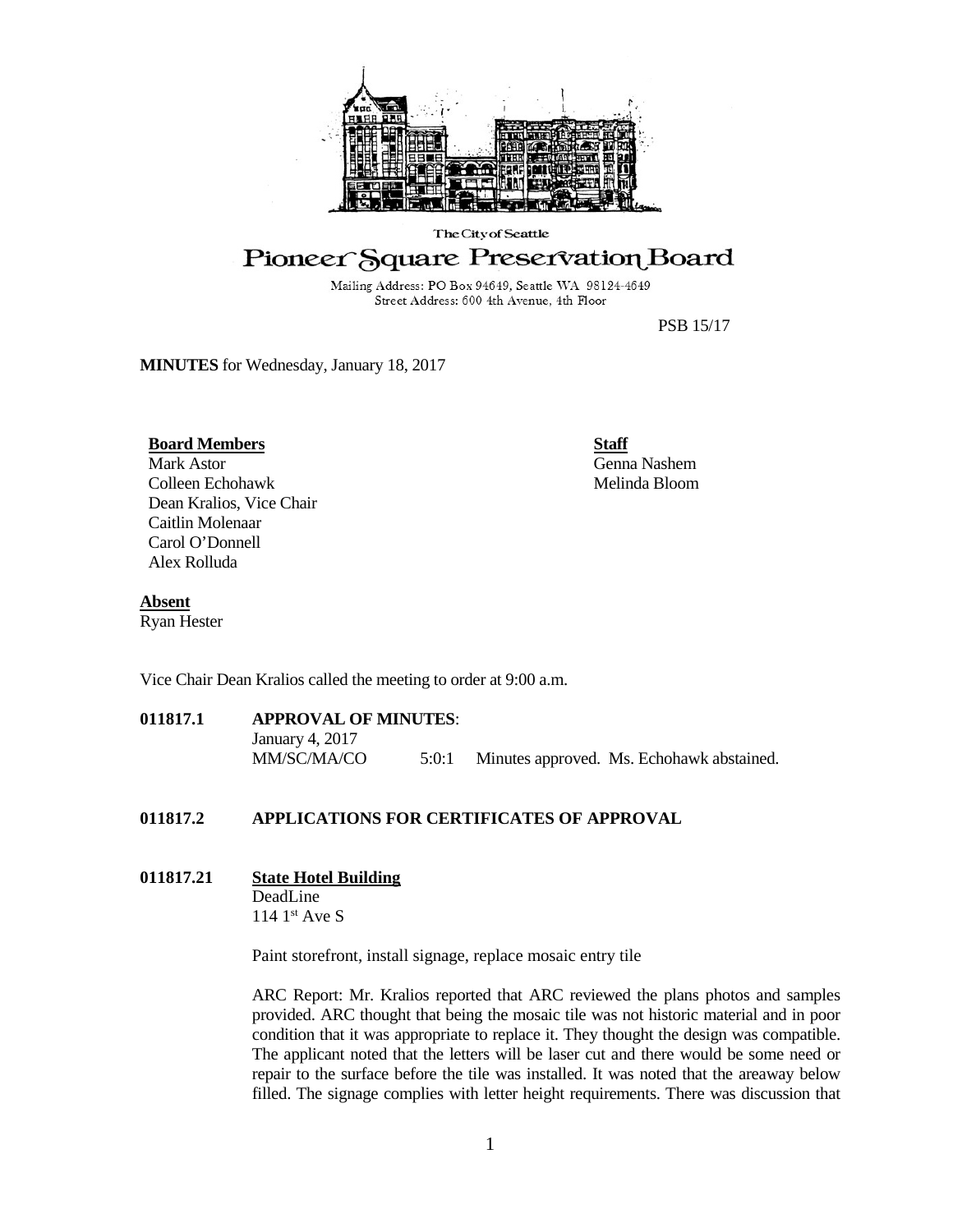the proposed white storefront contrasted with the other storefronts but that we have approved different colors in other locations. ARC recommended approval.

Staff Report: The district Rules allow for 12 inch letters in the sign band, this proposal includes two letters at 12 and the rest under 10. The building owner provided a letter that confirmed the tile was installed by the owner of the New Orleans Restaurant 15-20 years ago. There are several examples of historic and modern mosaic tile entries around the district. In case there was concern for the maintenance of the white paint, the owner included a plan to maintain the paint by painting again in 5 years. The sign lettering in the sign band is individual letters. This style is preferred in our District Rules and is consistent along 1<sup>st</sup> Ave. In fact, the Board has previously asked applicants to change their proposal to be consistent with this style of signage.

Applicant Comment:

Joshua Masterson explained they will remove existing mosaic, paint storefront white, restain existing door black, add oil rubbed bronze hardware, and add new black and white laser cut tile. Responding to questions about signage he explained it will go in the transom: large letters are 12" and small letters are 6 ½".

Public Comment: There was no public comment.

Board Discussion:

Mr. Kralios said the sign band is preferred location for signage and the District Rules allow 12" letters there. He said what is proposed is compatible with the district. He said the mosaic is a nice element. He said the white store front is different but it is reversible and limited to one storefront and ties in to the overall design.

Mr. Astor agreed. He said the existing mosaic is not historic. He said what is proposed is tasteful and in keeping with the character of the district. He said a white storefront is unusual but in this case, it ties in well.

Ms. O'Donnell appreciated the maintenance plan.

Action: I move to recommend granting a Certificate of Approval for Painting the storefront, installing signage in the sign and the mosaic tile entry, replace mosaic entry tile. All as presented.

The Board directs staff to prepare a written recommendation of approval based on considering the application submittal and Board discussion at the January 18, 2016 public meeting, and forward this written recommendation to the Department of Neighborhoods Director.

Code Citations: SMC 23.66.030 Certificates of Approval required SMC 23.66.160 Signs

Pioneer Square Preservation District Rules

## III. GENERAL GUIDELINES FOR REHABILITATION AND NEW **CONSTRUCTION**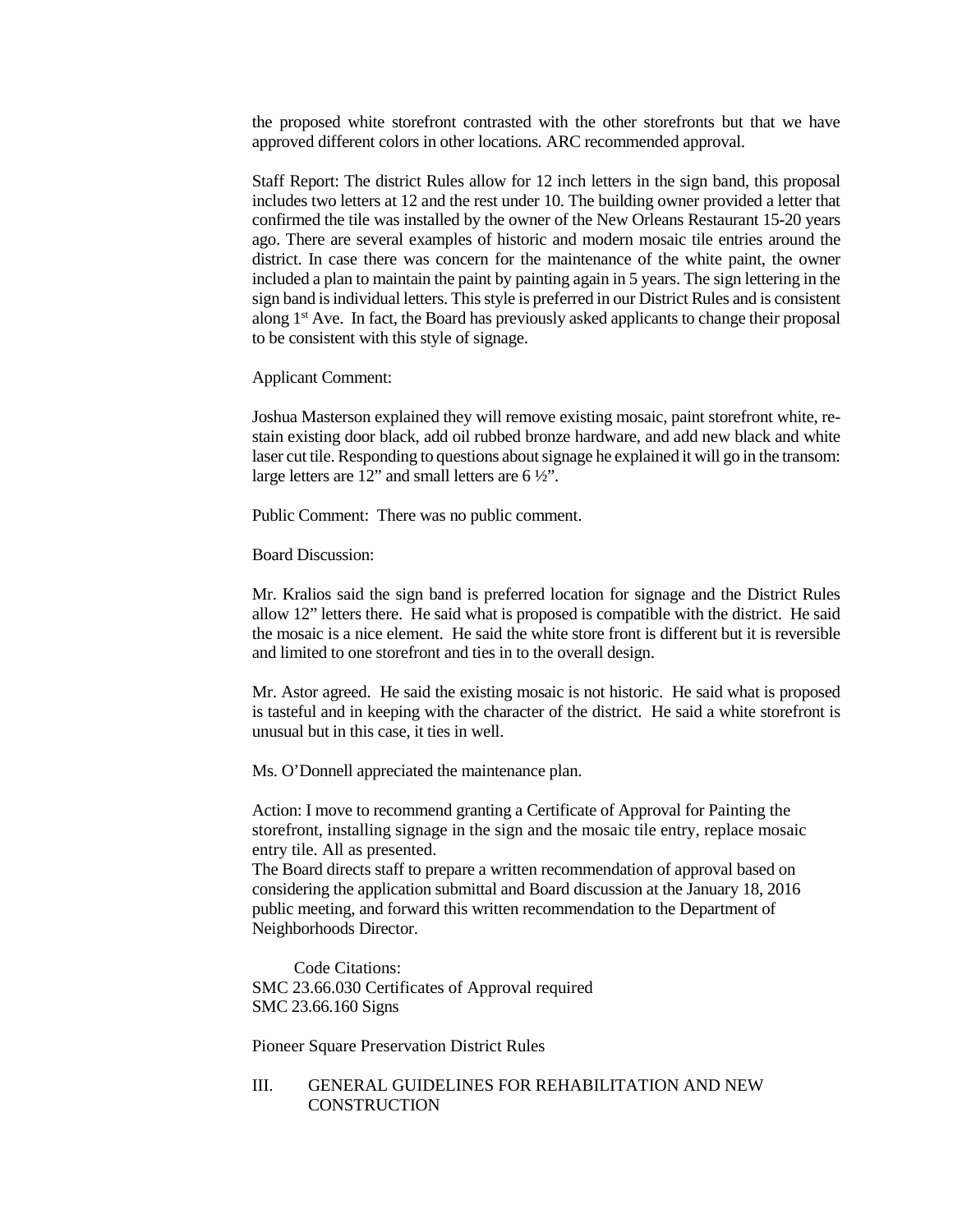D. Color. Building facades are primarily composed of varied tones of red brick masonry or gray sandstone. Unfinished brick, stone, or concrete masonry unit surfaces may not be painted. Painted color is typically applied to wooden window sash, sheet metal ornament and wooden or cast iron storefronts. Paint colors shall be appropriate to ensure compatibility within the District. (7/99)

## XX. RULES FOR TRANSPARENCY, SIGNS, AWNINGS AND CANOPIES

The Pioneer Square Preservation Ordinance reflects a policy to focus on structures, individually and collectively, so that they can be seen and appreciated. Sign proliferation or inconsistent paint colors, for example, are incompatible with this focus, and are expressly to be avoided. (8/93)

- A. Transparency Regulations
- 1. To provide street level interest that enhances the pedestrian environment and promotes public safety, street level uses shall have highly visible linkages with the street. Windows at street level shall permit visibility into the business, and visibility shall not be obscured by tinting, frosting, etching, window coverings including but not limited to window film, draperies, shades, or screens, extensive signage, or other means. (8/93, 7/99, 7/03)
- B. General Signage Regulations

All signs on or hanging from buildings, in windows, or applied to windows, are subject to review and approval by the Pioneer Square Preservation Board. (8/93) Locations for signs shall be in accordance with all other regulations for signage. (12/94)

The intent of sign regulations is to ensure that signs relate physically and visually to their location; that signs not hide, damage or obscure the architectural elements of the building; that signs be oriented toward and promote a pedestrian environment; and that the products or services offered be the focus, rather than signs. (8/93)

Sign Materials: Wood or wood products are the preferred materials for rigid hanging and projecting (blade) signs and individual signage letters applied to building facades. (7/99)

- C. Specific Signage Regulations
- 1. Letter Size. Letter size in windows, awnings and hanging signs shall be consistent with the scale of the architectural elements of the building (as per SMC 23.66.160), but shall not exceed a maximum height of 10 inches unless an exception has been approved as set forth in this paragraph. Exceptions to the 10 inch height limitation will be considered for individual letters in the business name (subject to a limit of no more than three letters) only if both of the following conditions are satisfied: a) the exception is sought as part of a reduced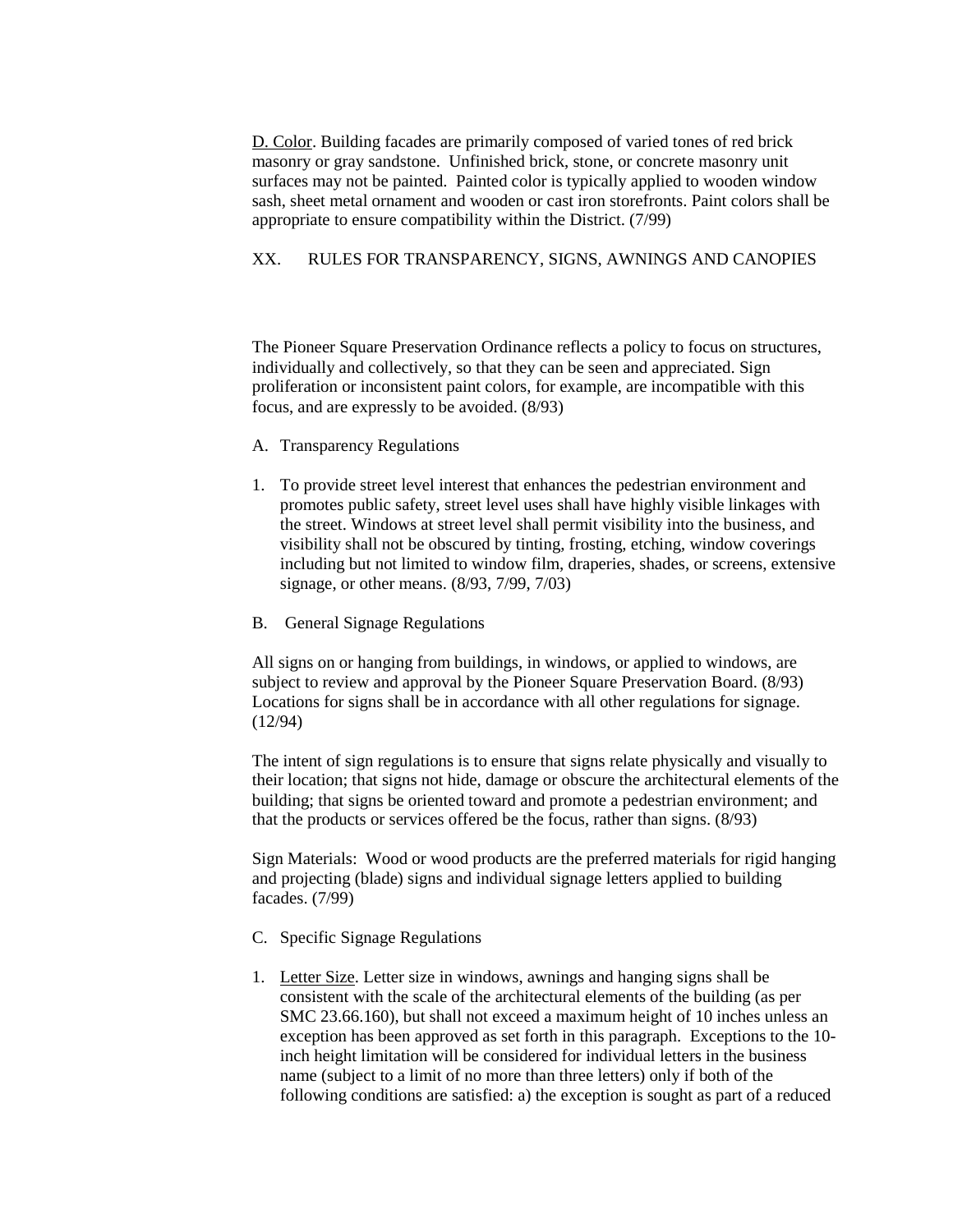overall sign package or plan for the business; and b) the size of the letters for which an exception is requested is consistent with the scale and character of the building, the frontage of the business, the transparency requirements of the regulations, and all other conditions under SMC 23.66.160. An overall sign package or plan will be considered reduced for purposes of the exception if it calls for approval of signage that is substantially less than what would otherwise be allowable under the regulations. (12/94)

2. Sign bands. A sign band is an area located on some buildings in the zone above storefront windows and below second floor windows designed to display signage. (7/99) Letter size in sign bands shall be permitted to a maximum of 12 inches. Letters shall be painted or applied, and shall not be neon. (12/94)

Secretary of Interior's Standards for Rehabilitation [Guidelines for Storefronts](https://www.nps.gov/tps/standards/rehabilitation/rehab/store01.htm)

MM/SC/CO/AR 6:0:0 Motion carried.

**011817.22 Post Hotel Building**

Pittsburgh Lunch and Superette 90 Yesler Way

ARC Report: Mr. Kralios reported that ARC reviewed the plans, renderings drawings and samples provided. The applicant explained that she was rebranding her business. ARC thought that the letter size, colors, and material were compatible with the building and with the District. They thought the window signage was comparable to the neighboring business sign in size and transparency. There was discussion about the attachment of the blade sign. The applicants sign company had told the applicant that they could not guarantee the sign could go into the mortar as they did not know the condition of the mortar. ARC suggested that they could use a large mounting plate with more bolts or longer bolts to avoid drilling in the brick. ARC recommended approval with condition.

Applicant Comment:

Una Kim explained that the restaurant is undergoing a concept change which necessitates changing signage. She proposed changing the hanging blade sign, A-Board, front door and window signage. She said the hardware is powder coated black and the anchors for weaker mortar will be used..

Mr. Astor recommended field measurements and adjustment of mounting plate to avoid brick penetration.

Mr. Kralios asked if Ms. Nashem could review administratively to verify that the sign will be mounted in the mortar joints.

Ms. Nashem said that she can.

Ms. Kim said her signage will be similar to Kraken Congee and she provided a photo for comparison and context. She said the lemon lime color will reinforce the color in her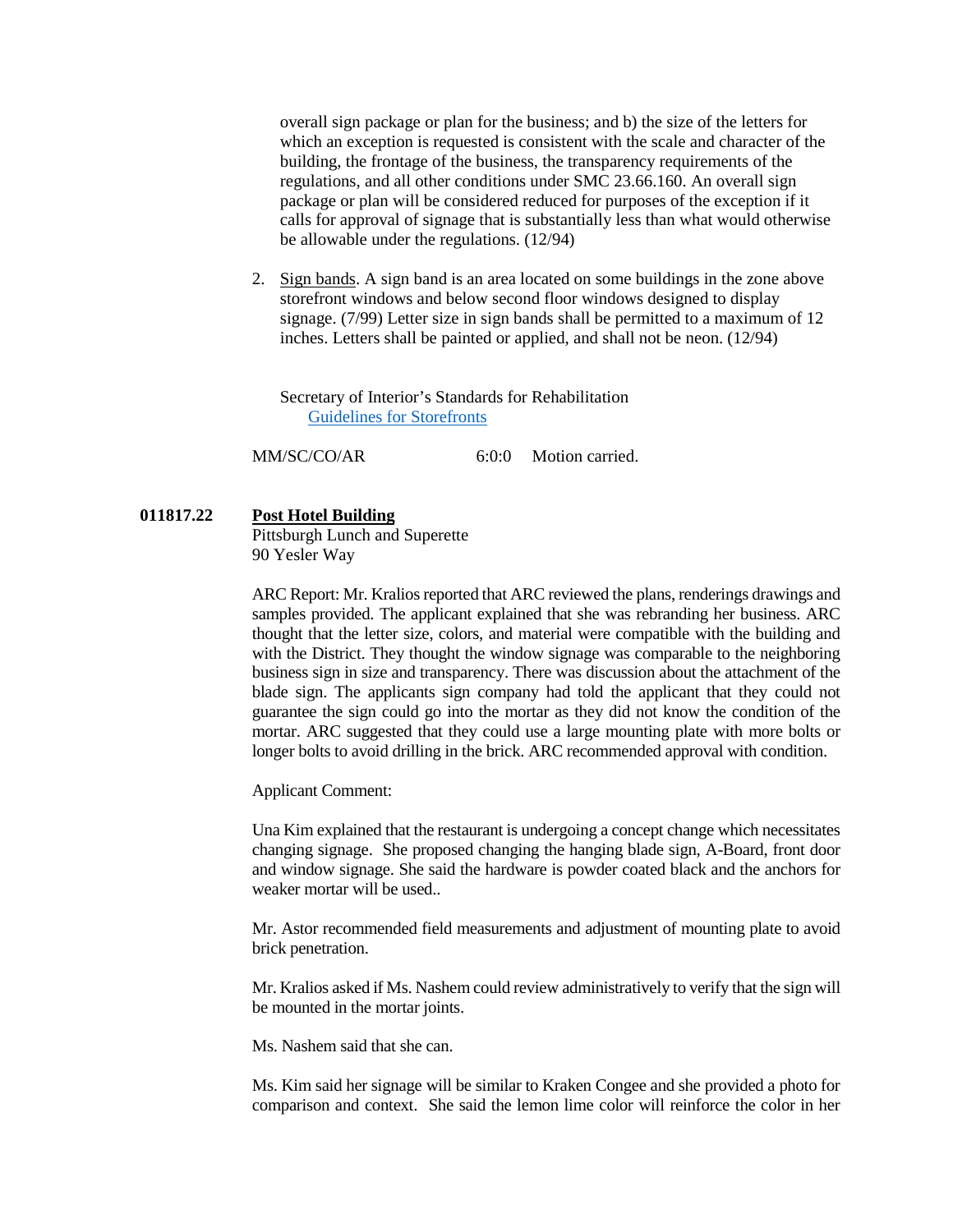brand and she hopes the signage will eliminate confusion between the two businesses. She said the hanging blade sign is a 30" black round circle; window vinyl large letters are 3 <sup>1</sup>/<sub>2</sub>" and small letters are .95".

Public Comment: There was no public comment.

Board Discussion:

Mr. Kralios went over District Rules and noted what was proposed meets transparency requirements but he was concerned about brick penetration.

Mr. Astor said it meets the District Rules and expressed concern with potential penetration into brick.

Ms. Echohawk noted her concern as well.

Action: I move to recommend granting a Certificate of Approval for installation of signage including window vinyl decal, an A board and a blade sign. The blade sign will be mounted into the mortar joints; if necessary, either a larger mounting plate with more bolts or longer bolts can be used. Shop drawings or equivalent will be provided to DON Staff for administrative review. The A board will be placed either next to the building or next to the curb in line with other street amenity items. All as presented.

The Board directs staff to prepare a written recommendation of approval based on considering the application submittal and Board discussion at the January 18, 2016 public meeting, and forward this written recommendation to the Department of Neighborhoods Director.

Code Citations: SMC 23.66.030 Certificates of Approval required SMC 23.66.160 Signs

Pioneer Square Preservation District Rules XX. RULES FOR TRANSPARENCY, SIGNS, AWNINGS AND CANOPIES

The Pioneer Square Preservation Ordinance reflects a policy to focus on structures, individually and collectively, so that they can be seen and appreciated. Sign proliferation or inconsistent paint colors, for example, are incompatible with this focus, and are expressly to be avoided. (8/93)

A. Transparency Regulations

1. To provide street level interest that enhances the pedestrian environment and promotes public safety, street level uses shall have highly visible linkages with the street. Windows at street level shall permit visibility into the business, and visibility shall not be obscured by tinting, frosting, etching, window coverings including but not limited to window film, draperies, shades, or screens, extensive signage, or other means. (8/93, 7/99, 7/03)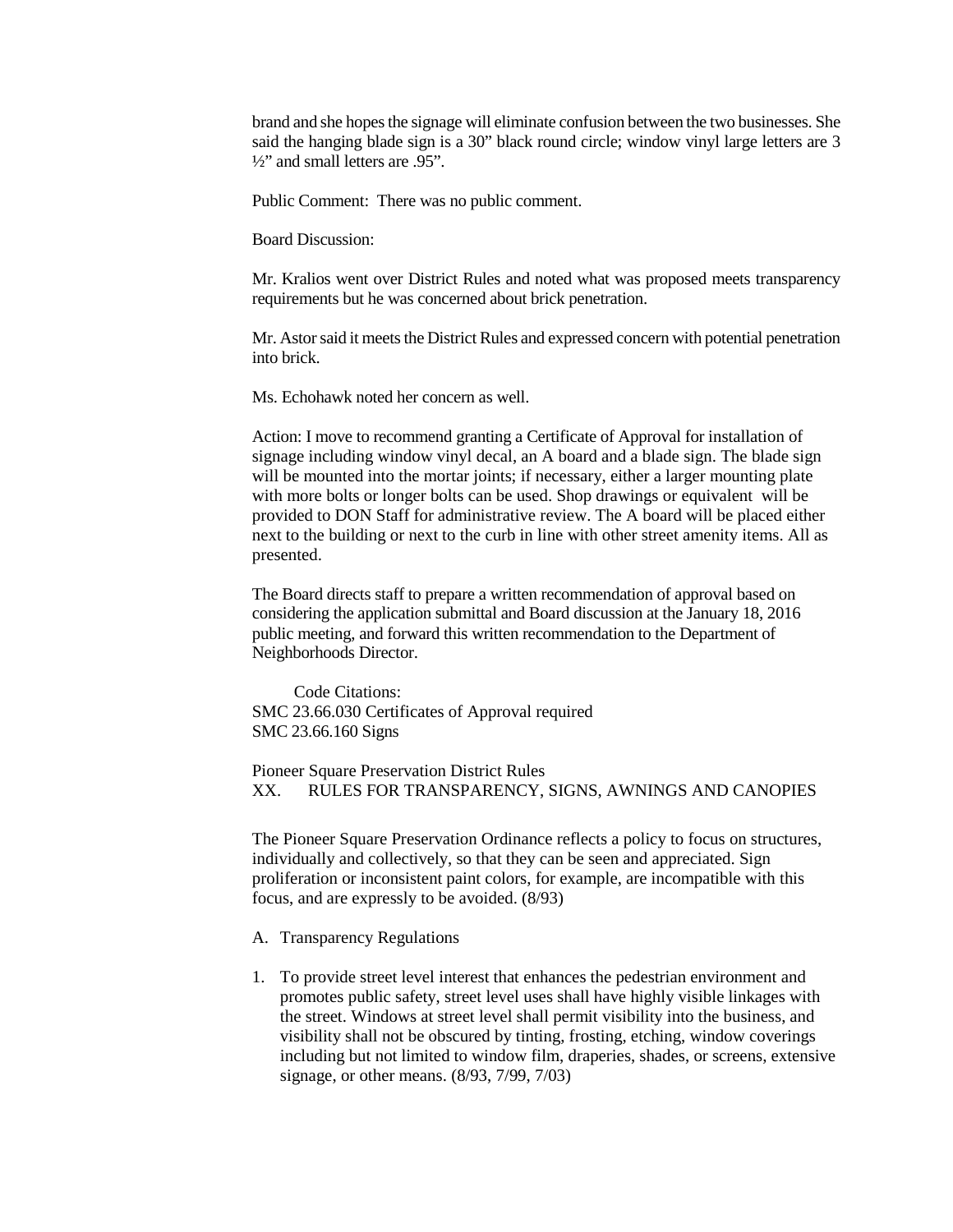B. General Signage Regulations

All signs on or hanging from buildings, in windows, or applied to windows, are subject to review and approval by the Pioneer Square Preservation Board. (8/93) Locations for signs shall be in accordance with all other regulations for signage. (12/94)

The intent of sign regulations is to ensure that signs relate physically and visually to their location; that signs not hide, damage or obscure the architectural elements of the building; that signs be oriented toward and promote a pedestrian environment; and that the products or services offered be the focus, rather than signs. (8/93)

Sign Materials: Wood or wood products are the preferred materials for rigid hanging and projecting (blade) signs and individual signage letters applied to building facades. (7/99)

- C. Specific Signage Regulations
- 1. Letter Size. Letter size in windows, awnings and hanging signs shall be consistent with the scale of the architectural elements of the building (as per SMC 23.66.160), but shall not exceed a maximum height of 10 inches unless an exception has been approved as set forth in this paragraph. Exceptions to the 10 inch height limitation will be considered for individual letters in the business name (subject to a limit of no more than three letters) only if both of the following conditions are satisfied: a) the exception is sought as part of a reduced overall sign package or plan for the business; and b) the size of the letters for which an exception is requested is consistent with the scale and character of the building, the frontage of the business, the transparency requirements of the regulations, and all other conditions under SMC 23.66.160. An overall sign package or plan will be considered reduced for purposes of the exception if it calls for approval of signage that is substantially less than what would otherwise be allowable under the regulations. (12/94)
- 3. Projecting Elements (e.g. blade signs, banners, flags and awnings). There shall be a limit of one projecting element, e.g. a blade sign, banner, or awning per address. If a business chooses awnings for its projecting element, it may not also have a blade sign, flag, or banner, and no additional signage may be hung below awnings. (6/03) Exceptions may be made for businesses on corners, in which case one projecting element per facade may be permitted. (12/94)
- 4. Blade signs (signs hanging perpendicular to the building). Blade signs shall be installed below the intermediate cornice or second floor of the building, and in such a manner that they do not hide, damage, or obscure the architectural elements of the building. Typically, non-illuminated blade signs will be limited to eight (8) square feet. (12/94)

F. SANDWICH BOARD SIGNS (A-frame signs) shall follow adopted Pioneer Square sandwich board signs regulations: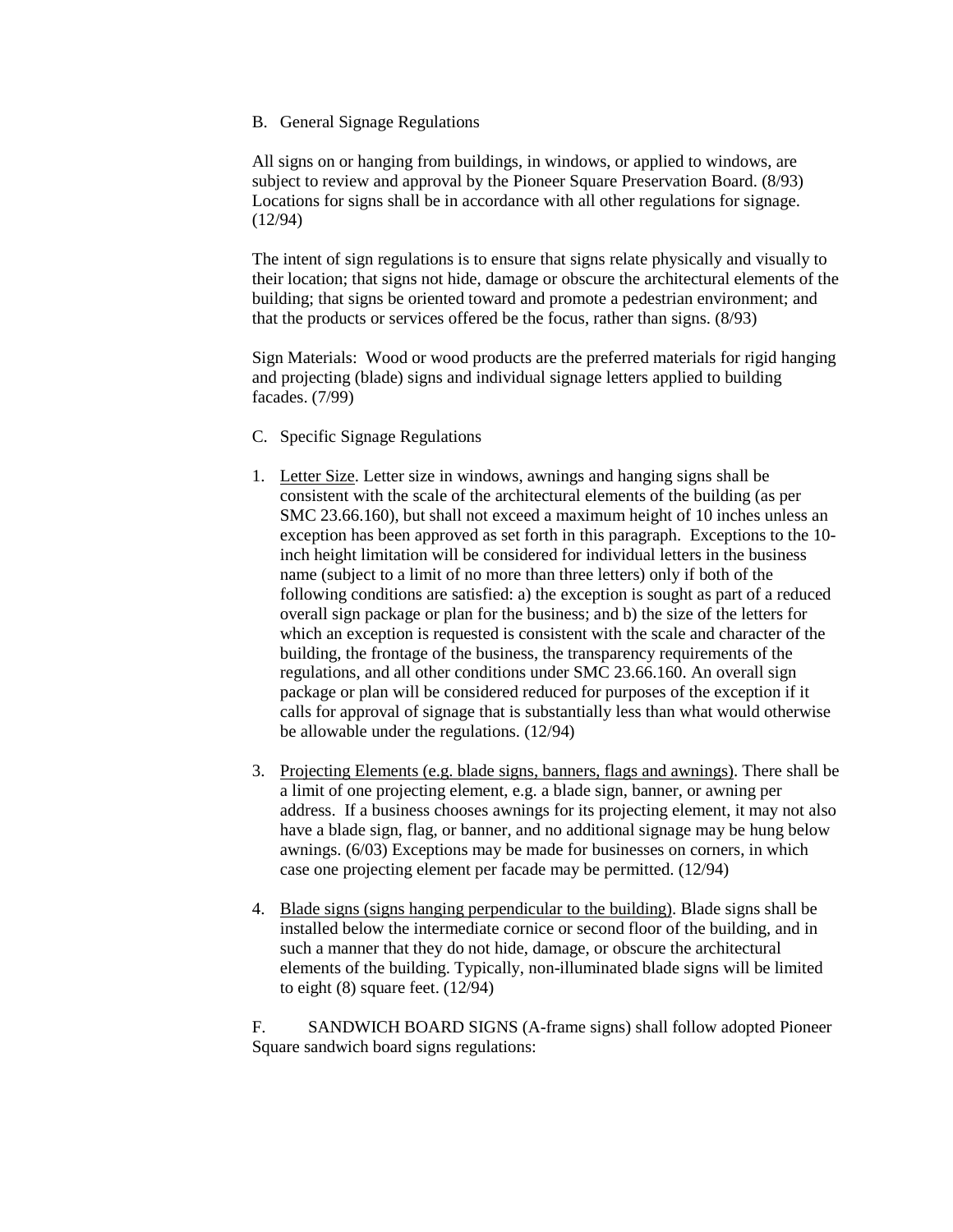Sandwich board signs shall be located directly in front of the business frontage either next to the building face or at the street side of the sidewalk by news stands, street lights or other amenities. Signs shall not impair pedestrian flow. (12/94)

Sandwich board signs shall be limited to one per address. When multiple businesses, including upper floor businesses, share a common entrance, a single shared sign shall be used, rather than multiple, individual signs. Such signs shall be limited to one per entrance to the shared location. (7/03)

Sandwich board signs shall occupy the sidewalk only during business hours and cannot be chained to trees, parking meters, etc. (12/94)

### Sandwich board signs shall:

- 1. Comply with all other regulations for signs in Pioneer Square. (12/94)
- 2. Be a minimum of two feet high and a maximum of four feet high. (12/94)
- 3. Be a maximum of two and one half feet wide; (12/94)
- 4. Be a free-standing A-frame type sign to allow a horizontal component (e.g. chain or bar) between 3 to 8 inches above the ground on all four sides. This chain or bar accommodates high winds and sight impaired persons. (12/94)
- 5. Be prohibited from containing neon in any form. (12/94)
- 6. Have letter size restricted to 10 inches in height. (7/03)
- 7. Have the consent of the property owner prior to submittal to the Pioneer Square Preservation Board. (12/94)

#### Secretary of Interior's Standards for Rehabilitation

5. Distinctive features, finishes, and construction techniques or examples of craftsmanship that characterize a historic property shall be preserved.

MM/SC/MA/CE 6:0:0 Motion carried.

### **011817.23 Scientific Building**

Copal 323 Occidental Ave S

Paint the front door, install signage

ARC Report: Mr. Kralios reported that ARC reviewed the drawings renderings and samples provided. The applicant is proposing the door painted black, a blade sign, hand painted window and door signage and an A-board. ARC thought that all signage complied with requirements for letter size, size, transparency, materials and attachments. The building is not brick but concrete. The applicant is proposing to still try to mount the sign in the scored "mortar" lines. ARC thought it would be repairable. They thought that it was colorful but tasteful and not distracting. They thought that being the window/door signage was hand painted that made it more compatible. The blade sign and A board are proposed in wood a preferred material. ARC recommended approval and suggested an expedited review.

Applicant Comment: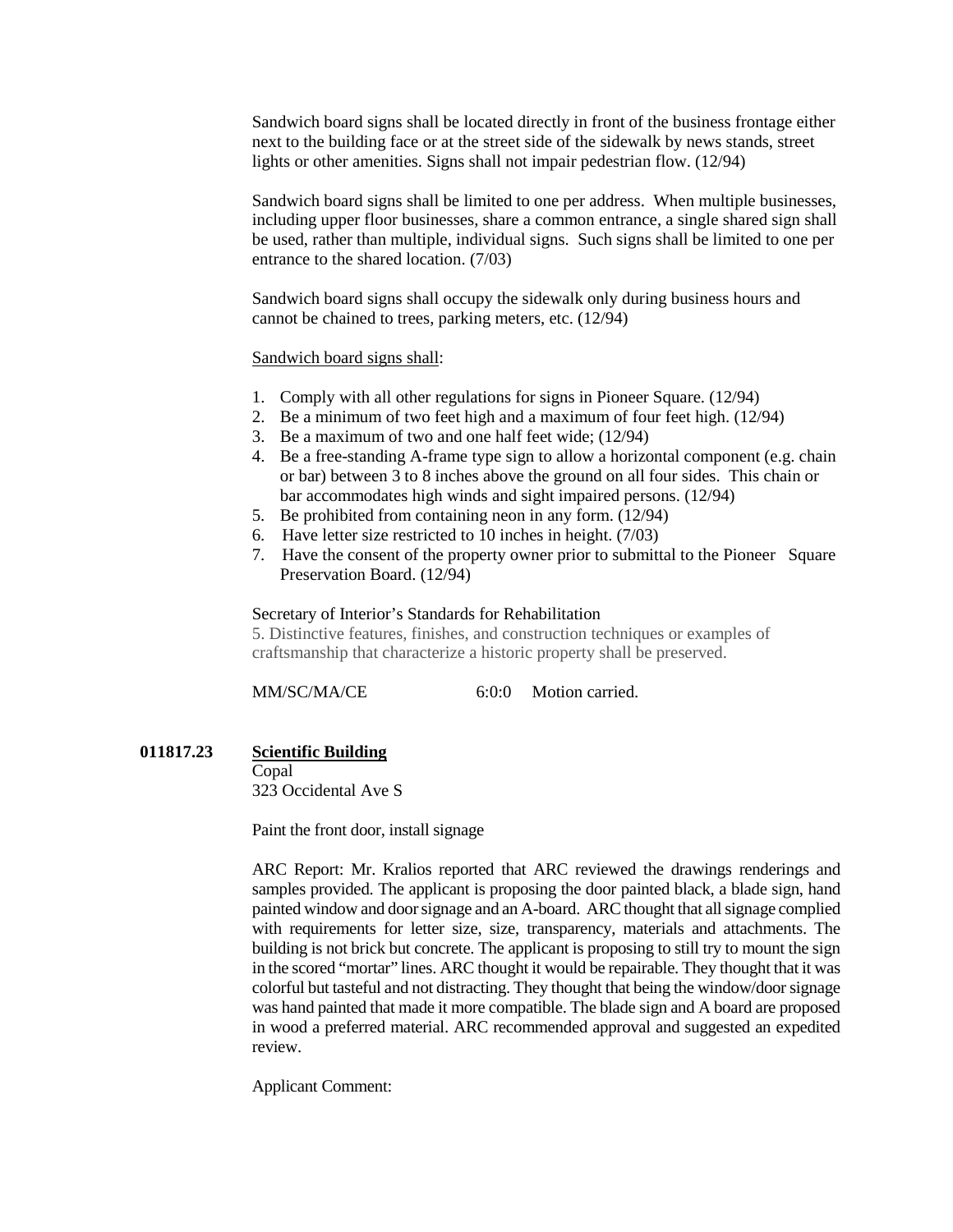Emma Schwartzman, Copal, explained the proposal for two blade signs, A board sign, and signage on windows. She said they will put hours on the glass door and have a hand painted banding on the lower part of the windows. The door frame is black. She said the signs will be constructed from marine grade plywood; all are hand painted.

Mr. Astor asked the applicant if the colors presented were a fair representation of what will be used.

Ms. Schwartzman said they are.

Mr. Kralios said the building is concrete and the holes are repairable; he noted the applicant's effort to align penetrations with existing score joints. He said that one projecting blade sign per façade is allowed but two are allowed here because there are two elevations.

Public Comment: there was no public comment.

Board Discussion:

Mr. Kralios went over District Rules and said what was proposed is very comprehensive, well-designed and it all ties in nicely.

Mr. Astor agreed and said that ARC recommended expedited review and noted it complies with all District Rules and SMC.

Ms. O'Donnell agreed.

Action: I move to recommend granting a Certificate of Approval for painting the front door black, and installation of signage including a blade sign, hand painted window and door signage and an A-board. The Aboard will be placed either next to the building or next to the curb in line with other street amenity items. All per the exhibits provided.

The Board directs staff to prepare a written recommendation of approval based on considering the application submittal and Board discussion at the January 18, 2016 public meeting, and forward this written recommendation to the Department of Neighborhoods Director.

Code Citations: SMC 23.66.030 Certificates of Approval required SMC23.66.160 Signs

Pioneer Square Preservation District Rules

# III. GENERAL GUIDELINES FOR REHABILITATION AND NEW **CONSTRUCTION**

A. Color. Building facades are primarily composed of varied tones of red brick masonry or gray sandstone. Unfinished brick, stone, or concrete masonry unit surfaces may not be painted. Painted color is typically applied to wooden window sash, sheet metal ornament and wooden or cast iron storefronts. Paint colors shall be appropriate to ensure compatibility within the District. (7/99)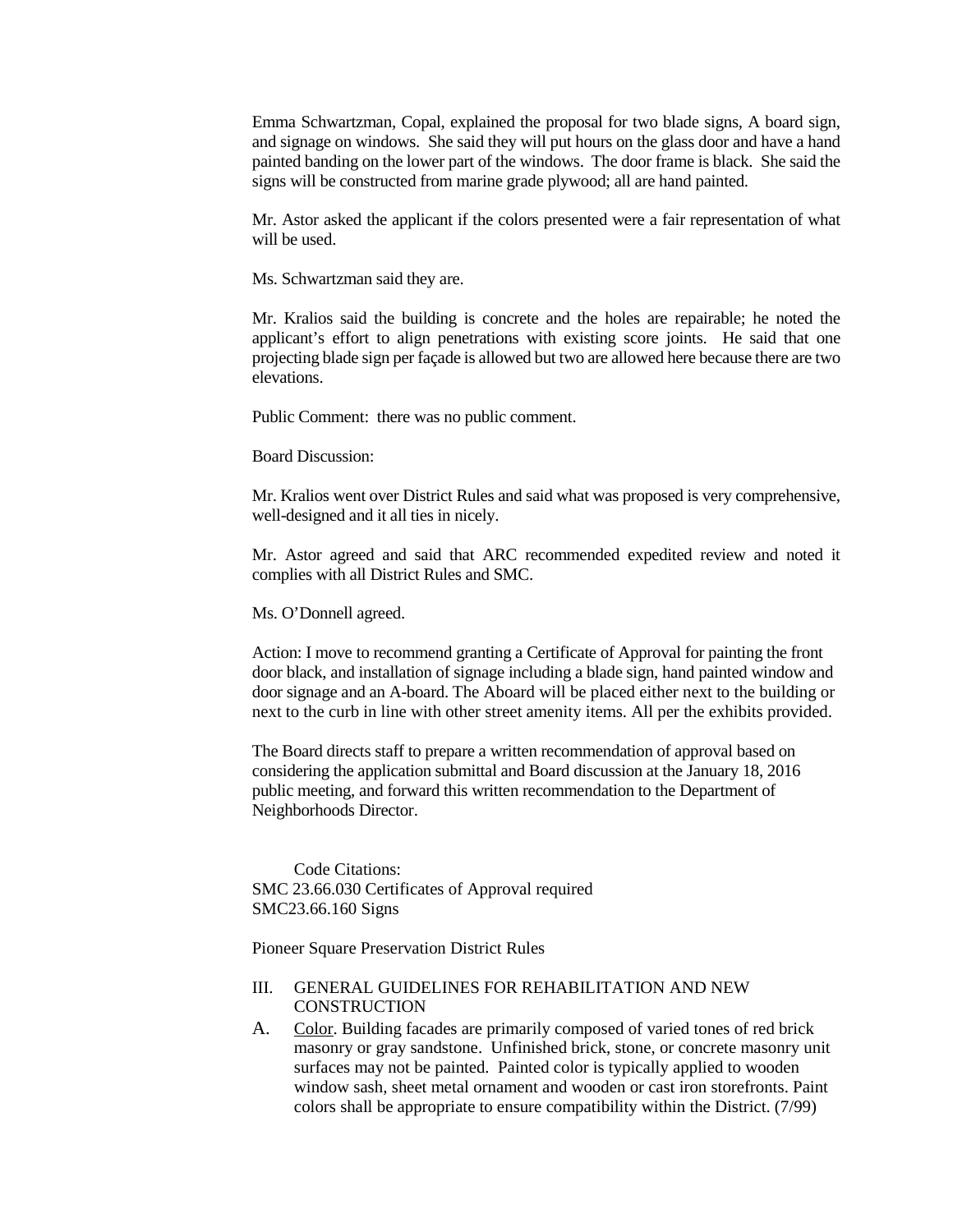# XX. RULES FOR TRANSPARENCY, SIGNS, AWNINGS AND CANOPIES

The Pioneer Square Preservation Ordinance reflects a policy to focus on structures, individually and collectively, so that they can be seen and appreciated. Sign proliferation or inconsistent paint colors, for example, are incompatible with this focus, and are expressly to be avoided. (8/93)

- A. Transparency Regulations
- 1. To provide street level interest that enhances the pedestrian environment and promotes public safety, street level uses shall have highly visible linkages with the
- 2. shall not be obscured by tinting, frosting, etching, window coverings including but not limited to window film, draperies, shades, or screens, extensive signage, or other means. (8/93, 7/99, 7/03)
- B. General Signage Regulations

All signs on or hanging from buildings, in windows, or applied to windows, are subject to review and approval by the Pioneer Square Preservation Board. (8/93) Locations for signs shall be in accordance with all other regulations for signage. (12/94)

The intent of sign regulations is to ensure that signs relate physically and visually to their location; that signs not hide, damage or obscure the architectural elements of the building; that signs be oriented toward and promote a pedestrian environment; and that the products or services offered be the focus, rather than signs. (8/93)

Sign Materials: Wood or wood products are the preferred materials for rigid hanging and projecting (blade) signs and individual signage letters applied to building facades. (7/99)

- C. Specific Signage Regulations
- 1. Letter Size. Letter size in windows, awnings and hanging signs shall be consistent with the scale of the architectural elements of the building (as per SMC 23.66.160), but shall not exceed a maximum height of 10 inches unless an exception has been approved as set forth in this paragraph. Exceptions to the 10 inch height limitation will be considered for individual letters in the business name (subject to a limit of no more than three letters) only if both of the following conditions are satisfied: a) the exception is sought as part of a reduced overall sign package or plan for the business; and b) the size of the letters for which an exception is requested is consistent with the scale and character of the building, the frontage of the business, the transparency requirements of the regulations, and all other conditions under SMC 23.66.160. An overall sign package or plan will be considered reduced for purposes of the exception if it calls for approval of signage that is substantially less than what would otherwise be allowable under the regulations. (12/94)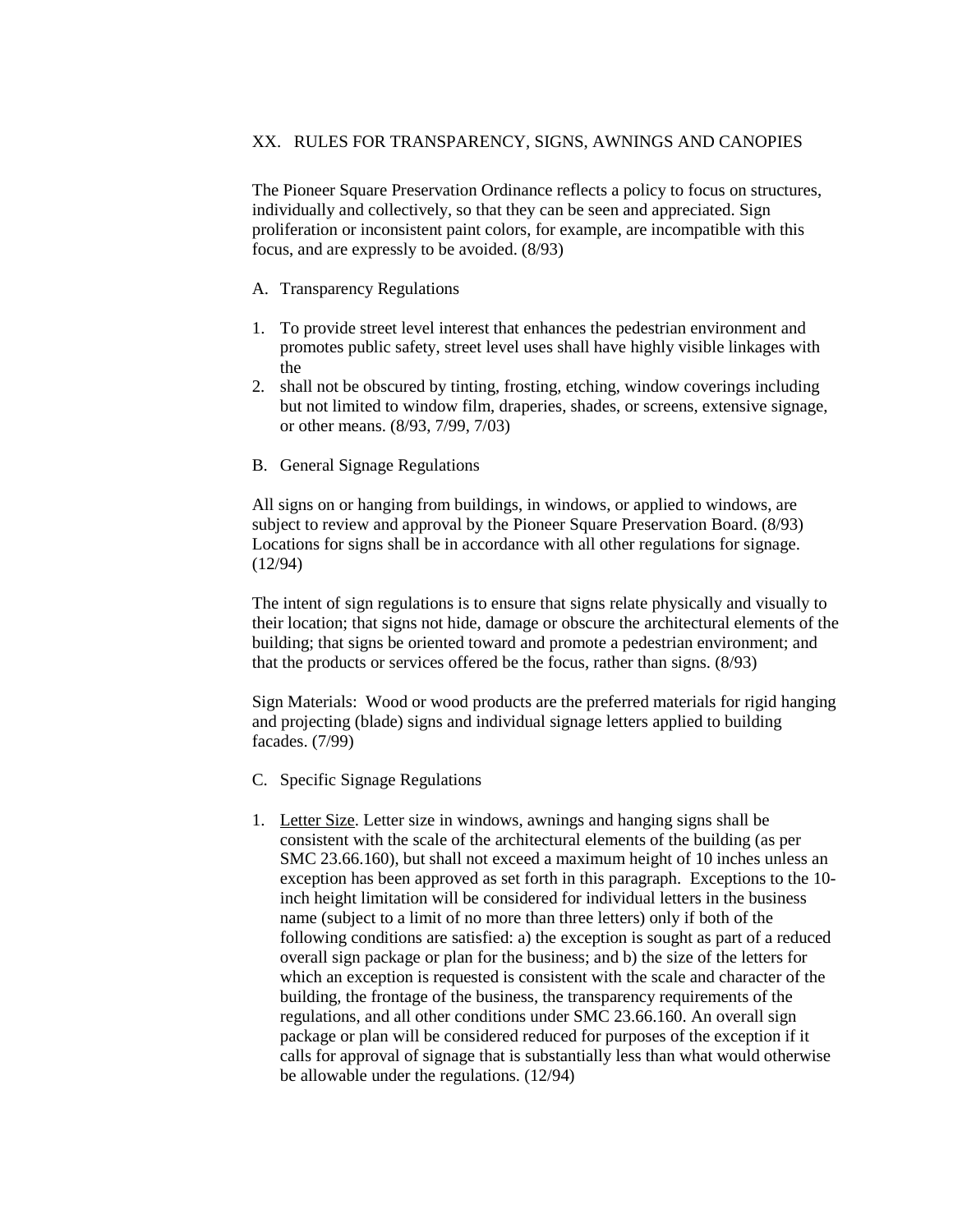- 3. Projecting Elements (e.g. blade signs, banners, flags and awnings). There shall be a limit of one projecting element, e.g. a blade sign, banner, or awning per address. If a business chooses awnings for its projecting element, it may not also have a blade sign, flag, or banner, and no additional signage may be hung below awnings. (6/03) Exceptions may be made for businesses on corners, in which case one projecting element per facade may be permitted. (12/94)
- 4. Blade signs (signs hanging perpendicular to the building). Blade signs shall be installed below the intermediate cornice or second floor of the building, and in such a manner that they do not hide, damage, or obscure the architectural elements of the building. Typically, non-illuminated blade signs will be limited to eight (8) square feet. (12/94)

F. SANDWICH BOARD SIGNS (A-frame signs) shall follow adopted Pioneer Square sandwich board signs regulations:

Sandwich board signs shall be located directly in front of the business frontage either next to the building face or at the street side of the sidewalk by news stands, street lights or other amenities. Signs shall not impair pedestrian flow. (12/94)

Sandwich board signs shall be limited to one per address. When multiple businesses, including upper floor businesses, share a common entrance, a single shared sign shall be used, rather than multiple, individual signs. Such signs shall be limited to one per entrance to the shared location. (7/03)

Sandwich board signs shall occupy the sidewalk only during business hours and cannot be chained to trees, parking meters, etc. (12/94)

#### Sandwich board signs shall:

- 1. Comply with all other regulations for signs in Pioneer Square. (12/94)
- 2. Be a minimum of two feet high and a maximum of four feet high. (12/94)
- 3. Be a maximum of two and one half feet wide; (12/94)
- 4. Be a free-standing A-frame type sign to allow a horizontal component (e.g. chain or bar) between 3 to 8 inches above the ground on all four sides. This chain or bar accommodates high winds and sight impaired persons. (12/94)
- 5. Be prohibited from containing neon in any form. (12/94)
- 6. Have letter size restricted to 10 inches in height. (7/03)
- 7. Have the consent of the property owner prior to submittal to the Pioneer Square Preservation Board. (12/94)

#### Secretary of Interior's Standards for Rehabilitation

5. Distinctive features, finishes, and construction techniques or examples of craftsmanship that characterize a historic property shall be preserved.

MM/SC/MA/AR 6:0:0 Motion carried.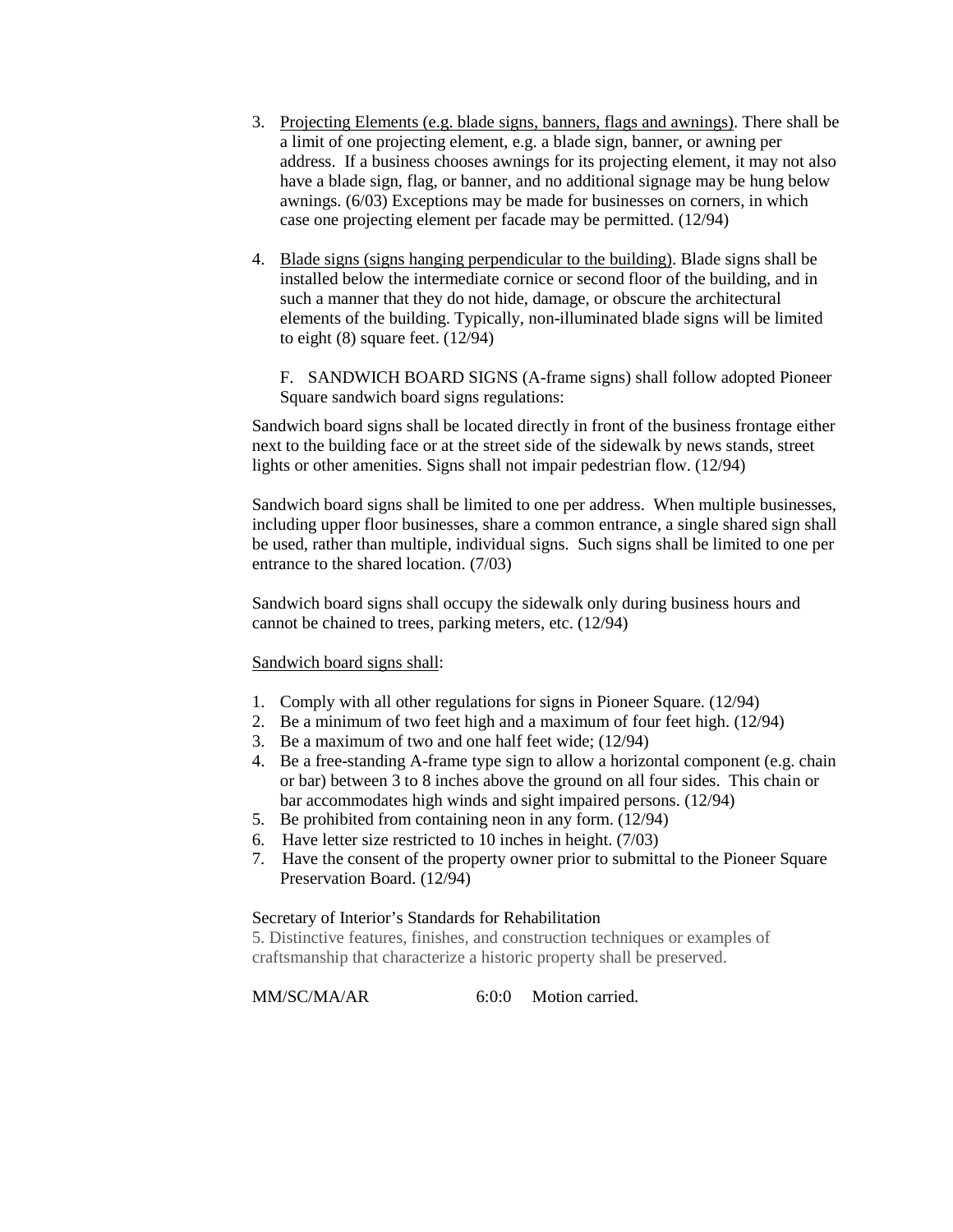## **011817.3 PRELIMINARY PROJECT REVIEW**

**011817.31** Informational presentation about [Upstream Music Fest + Summit](http://upstreammusicfest.com/)

Karen True introduced the proposed project.

Jeff Bedding, Vulcan, explained the music festival will help emerging artists in the northwest.

Rebecca Camarto, Vulcan, said it would be a three day-event centered in Pioneer Square; she said they are committed to Pioneer Square as part of the conceptual and production development. She said there will also be a summit about economic development for artists.

Mr. Bedding said the summit will be at the WAMU Theater and will connect the music industry and artists in discussions about streaming and licensing and the economy of music. He said the target is 3500 people per day; 7000 over two days. He said there will be 25+ general admission venues in Pioneer Square and some VIP ticket venues where one will experience a higher-level experience. He said the event would take place on Thursday evening / night; Friday evening / night; and Saturday 1:00 pm until closing; there will be varied start times.

He said that at the North Plaza, Century Link, they expect 6000 at the main stage. He said there are no fences and they want people to have the ability to roam. There will be some free activities and art installations.

Ms. Camarto said that they will utilize the Occidental corridor from Yesler to Washington; the park, mall, and near Century Link, North Lot.

Mr. Bedding said they expect 6000 attendees Thursday, 6000 attendees on Friday and 12,000 attendees on Saturday. He said it is modest in attendance but will be continuous throughout the weekend. He said that for signage they will work within City and Pioneer Square Preservation Board guidelines.

Ms. True said she is excited to bring music back to Pioneer Square and noted there is a history of music here.

Mr. Bedding said they will give a nod to jazz of the 1930s and grunge of the 1990s.

Mr. Astor asked about economic activity in the district.

Mr. Bedding said they are working that out but they will have food vendors and activation. There will not be street market sales and they will keep transparency through the neighborhood. Food vendors and event merchandise will be in the north lot.

Ms. True said there will be a discount code for those that live or work in Pioneer Square.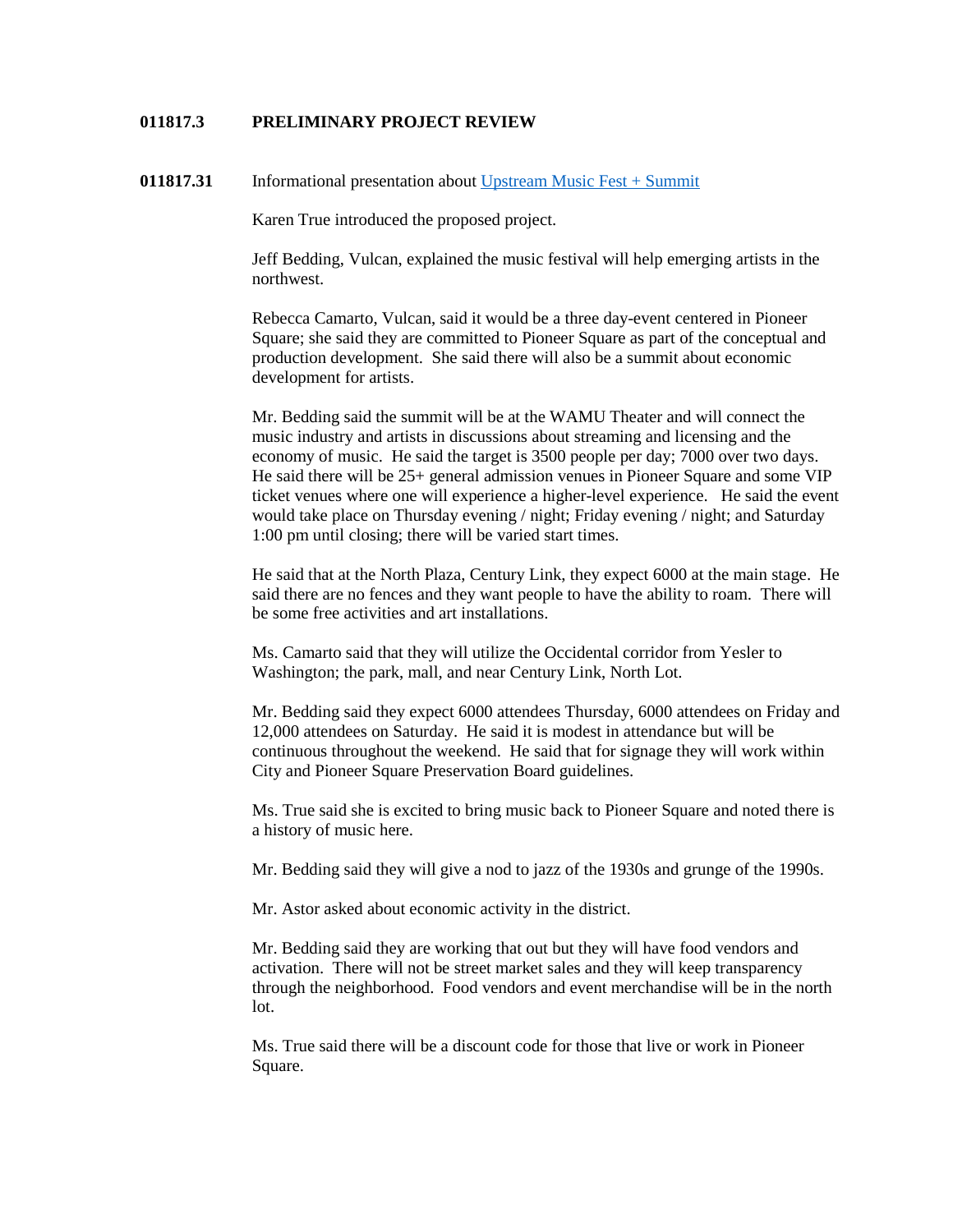Ms. Echohawk gave props to Ms. True and said they have done great outreach to the neighborhood – especially human services. She noted that previous to the 1930s Native people were here and have lots of music and she asked they acknowledge that.

Mr. Bedding said they are working with different curators and they will have a Native America showcase.

Ms. True said they would like to run that past Ms. Echohawk.

Ms. Echohawk asked about impact to homeless over a two day period.

Mr. Bedding said addressing that is part of their agenda and Vulcan has a taskforce on homelessness.

Mr. Kralios asked if the dates are May 11, 12, and 13.

Mr. Bedding concurred.

Mr. Kralios asked if there will be street closures.

Mr. Bedding said there will be for safety.

Mr. Astor noted the agreement with Mariners to provide access to Florentine residents and something similar would be needed.

Mr. Bedding said they have been talking to the Mariners' Susan Ramp who is working with the Alliance on access. It is part of the thoughtfulness they are trying to instill in the project.

Mr. Astor asked how they will notify the district and users of Occidental Ave.

Ms. True said that Lisa Dixon is working on it.

Mr. Astor asked to be included on the notification list.

Mr. Bedding said they have to notify users two months out.

Mr. Kralios asked about signage and said that the board has to approve it and they need to allow appropriate time for comments.

Ms. Nashem said to allow one month for the preservation board's process. She said they could review light pole banners all at one time. She said the street light signs cannot be business advertising; only a certain size sponsorship element is allowed on the sign and the Alliance has a permit for those banners.

Mr. Kralios said it is a great concept for the district. He said to be sure to include the board in the process and to allow time for feedback and encourage public nodes of transportation.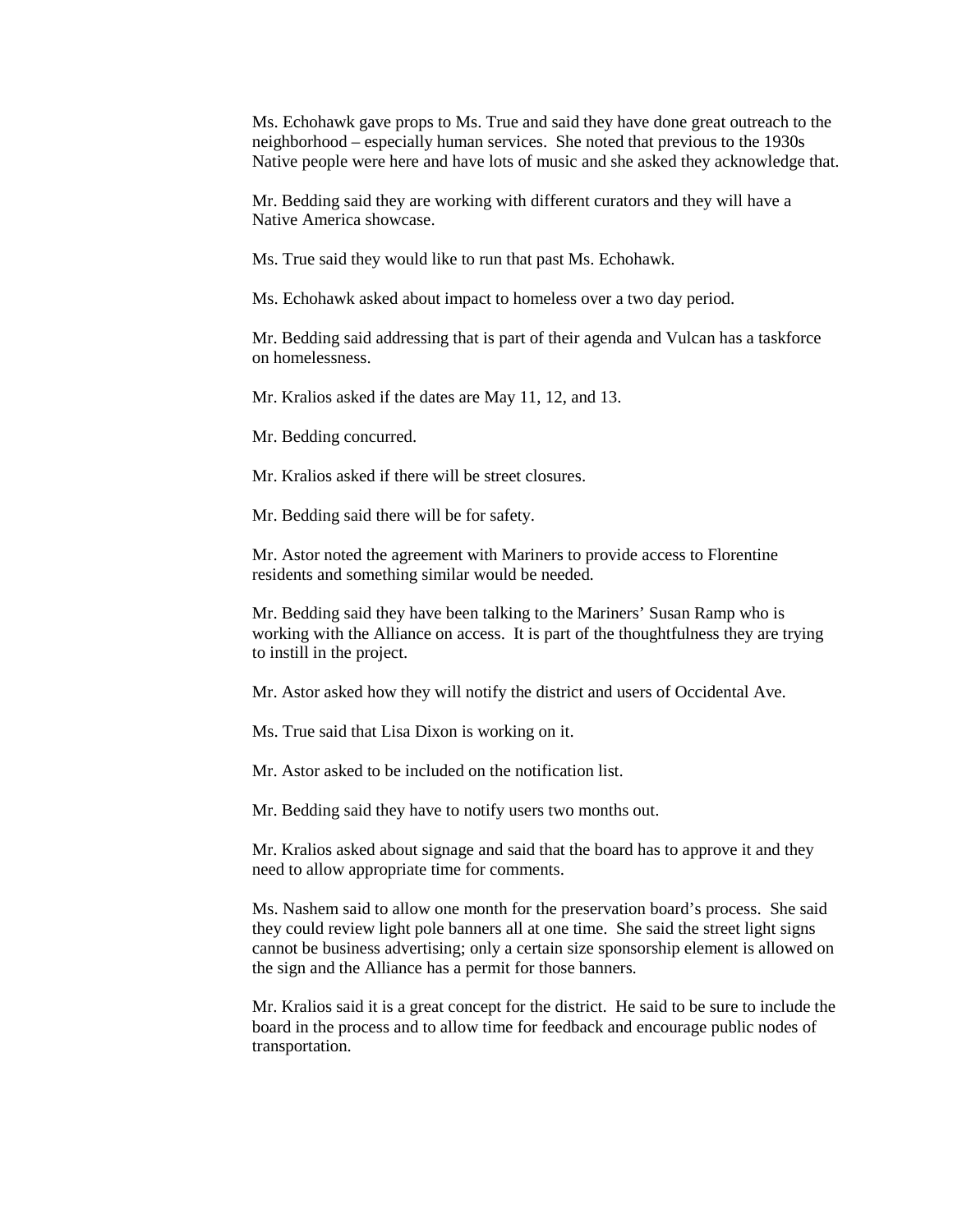# **011817.32 316 Alaskan Way**

Briefing regarding possible new construction

PowerPoint in DON file. Following are board questions and comments and public comment.

Greg Smith said the board's guidance helped shape the design of their award-winning 200 Occidental building. He said they plan to build another "award" building. He provided an overview of Urban Visions and Olson Kundig personal and business experience in Pioneer Square and in the City.

Tom Kundig provided an overview of his firm's history and experience in Pioneer Square – noting the long-time history and relationships here. He said the human nature and soul of the district are important. He pointed out the fabric and different level of scale here and the quiet nature of scale, texture and colors of buildings. He noted the context of the neighborhood and site and the repurposing of warehouse type buildings.

Rhoda Lawrence, BOLA, provided historic context of the building and site. She said the building is listed as Site 21 in the National Register nomination; it was thought to have been built in 1909 but research shows that it was built in 1919. She said that it is a two and a half story reinforced concrete building with heavy timber cardecking and parged exterior stucco. She said the window sill on the south and west elevations are sloped brick; the alley is cast in place concrete. She said the original windows were replaced in the 1970s; the projecting cornice has been removed. She said the architect was Ernest C. Haley; this was his only building in Seattle. The building is associated with J. N. Colman; there have been a couple different owners. She provided photos of other garage buildings in the City and noted the continuous use of this building as a garage. She noted the loss of integrity.

Mr. Kundig explained they will draw inspiration for the new building from building heights in the area, massing and context. He used the Seattle Quilt Building for example; he noted the way the proportions are modulated. He said it has a tripartite scheme and noted what happens at the street and the character detail at the top.

Jerry Garcia said that Alaskan and Jackson is an important corner and they will prioritize the two facades as primary and secondary.

Mr. Kundig said they would like the board's thoughts, impressions. He said they intend to protect the neighborhood – keep it vibrant, keeps its heart and soul.

Mr. Garcia said it is an exciting challenge and he noted the consistent palate in the neighborhood. He said they will finesse details that are respectful.

Mr. Kundig said they are happy to work on this project. He said the building will be a quiet building like the Quilt Building but with richness that will unfold.

Mr. Rolluda cited the PC-1 North Building at the Waterfront and noted he was on the Pike Place Market Historical Commission during the design. He said the Commission expressed concerns about views in, of and through the Market and asked to view corridor studies and see massing models. He said they were able to carve out the building through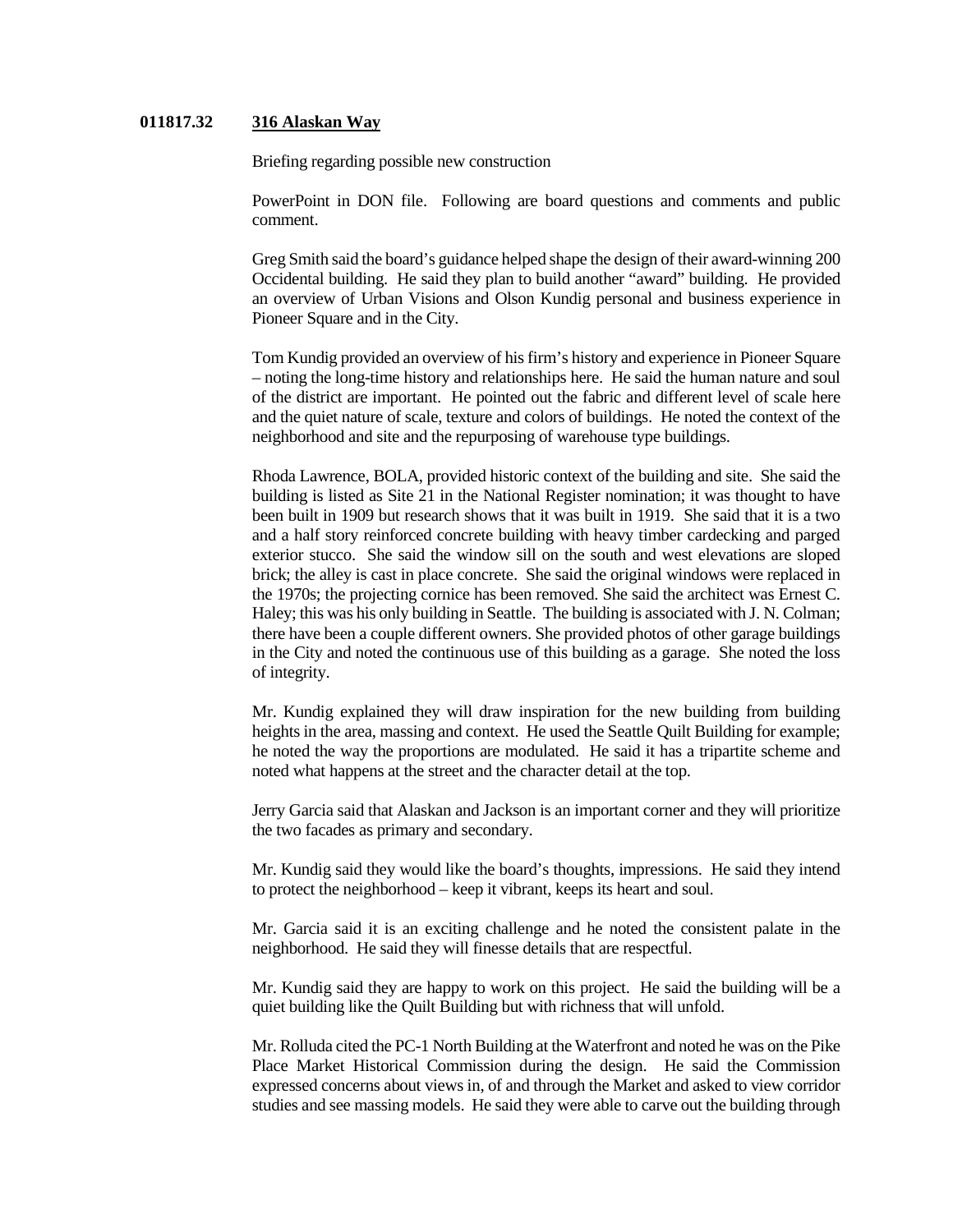different vantage points from the sound, from downtown, in and through the district; from the hill out and from the sound back.

Mr. Garcia said that the earlier design didn't understand the site and he noted the notch for outdoor space on the east side. He said they will design a detailed, thoughtful building that will be consistent with the district; it will define the street edge.

Mr. Astor said the previous proposal looked at maximum heights and designed to that and then mitigated instead of designing a building that fits into the site and district; he said it is 'can' versus 'should'.

Mr. Kralios said putting a new building into a historical context is a difficult challenge. He said Pioneer Square has lots of granularity that is different block to block; there is lots of granularity at this site. He said the site is 3/5 of the block on Alaskan. He said the scale and proportion are key to how it fits.

Mr. Kundig said the Pioneer Square pedestrian street level is about street level nuances. He said that now there is not enough time spent on lower portion of building. He said that buildings were built as high performance buildings – they took advantage of daylighting and skylights to get light in.

Mr. Garcia said that Alaskan will be the new front for the City; at this corner, it will be good to acknowledge different scales. He said that punched openings were a historic tool.

Mr. Kundig said that in sustainable design more material, opacity and transparency are coming back into use.

Mr. Kralios asked how the garage is listed in the National Register Report.

Ms. Nashem said it is historic non-contributing.

Mr. Astor said the board deemed it non-significant last go-round and he has seen nothing to change his mind.

Ms. Lawrence said they are doing their due diligence to report the new information about the building.

#### Public Comment:

Jessica Luccio said the garage was built in 1919 and was the first parking garage in Seattle; it was one of three in Pioneer Square. She said the building is related to automobile development in Seattle. She said the historic designation is important and 'noncontributing' is a descriptor. She hopes the proposal will consider the scale and context of the buildings around it. She said to be considerate of the buildings to the east and to think about the view corridor.

Jane Richlovsky said she is looking forward to the restoration of pedestrian quality of the neighborhood. She said she trusts this team. She said the parking garage is part of the urban past; the future is in the streetscape.